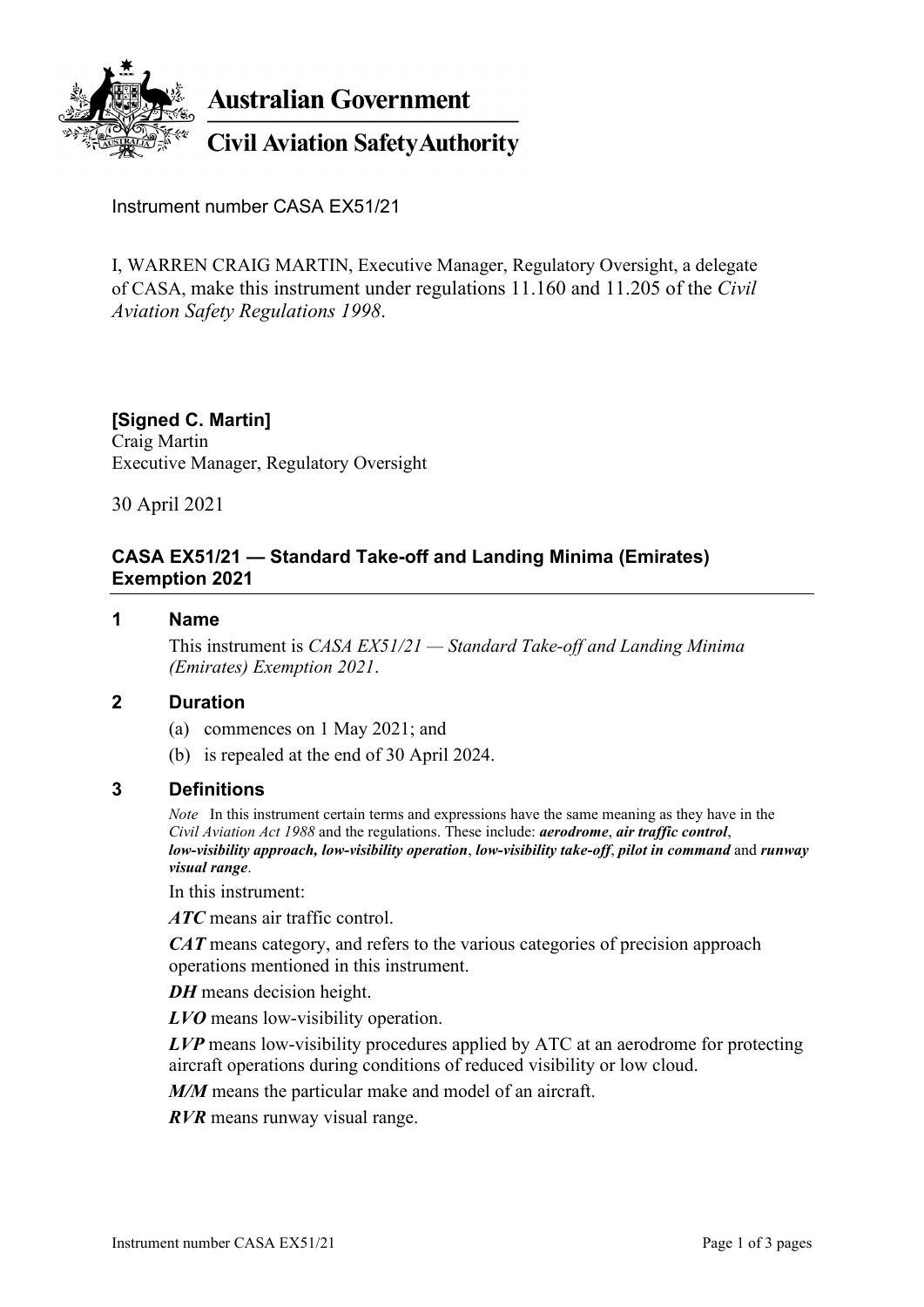## **4 Application**

This instrument applies in relation to Emirates of Dubai, United Arab Emirates (the *exempted operator*), ARN 539440, if:

- (a) the exempted operator conducts a flight to or from an aerodrome in any of the following kinds of aircraft (the *aircraft*): A319-100, A380-800, B777F, B777-200LR, B777-300ER; and
- (b) ATC at the aerodrome has informed the pilot in command of the aircraft that LVP are in force.

### **5 Exemptions**

- (1) The exempted operator is exempt from compliance with subregulations 257 (3) and (4) of CAR in relation to the flight.
- (2) The pilot in command of the aircraft is exempt from compliance with subregulations 257 (3) and (4) of CAR in relation to the flight.

### **6 Conditions**

- (1) It is a condition of the exemption in subsection 5 (1) that the exempted operator ensures compliance with the requirements mentioned in subsection (3).
- (2) It is a condition of the exemption in subsection 5 (2) that the pilot in command of the aircraft ensures compliance with the requirements mentioned in subsection (3).
- (3) The requirements are:
	- (a) the aircraft must comply with the meteorological minima for LVO and associated requirements set out in Schedule 1; and
	- (b) the requirements for LVO mentioned in Schedule 2.

## **Schedule 1 Operating minima for LVO**

### **Low-visibility take-off minimum**

1 An aircraft of a kind mentioned in column 1 of Table 1 must not conduct a low-visibility take-off from the aerodrome if the reported RVR for the take-off is less than the meteorological minimum mentioned in column 2 of the Table.

**Table 1: Low-visibility take-off minima**

| <b>Item</b> | <b>Aircraft M/M</b><br>$\text{(column 1)}$ | Meteorological minimum<br>$\alpha$ (column 2) |
|-------------|--------------------------------------------|-----------------------------------------------|
|             | A319-100; A380-800; B777-200LR   125 m     |                                               |
|             | B777-300ER; B777F                          | $150 \text{ m}$                               |

### **Low-visibility approach minima**

- 2 An aircraft of a kind mentioned in column 1 of Table 2, when conducting a low-visibility approach operation mentioned in column 2 of the Table for the purpose of landing the aircraft:
	- (a) has the RVR meteorological minimum mentioned in column 3 of the Table for the low-visibility approach operation; and
	- (b) must apply the DH mentioned in column 4 of the Table for the low-visibility approach operation.